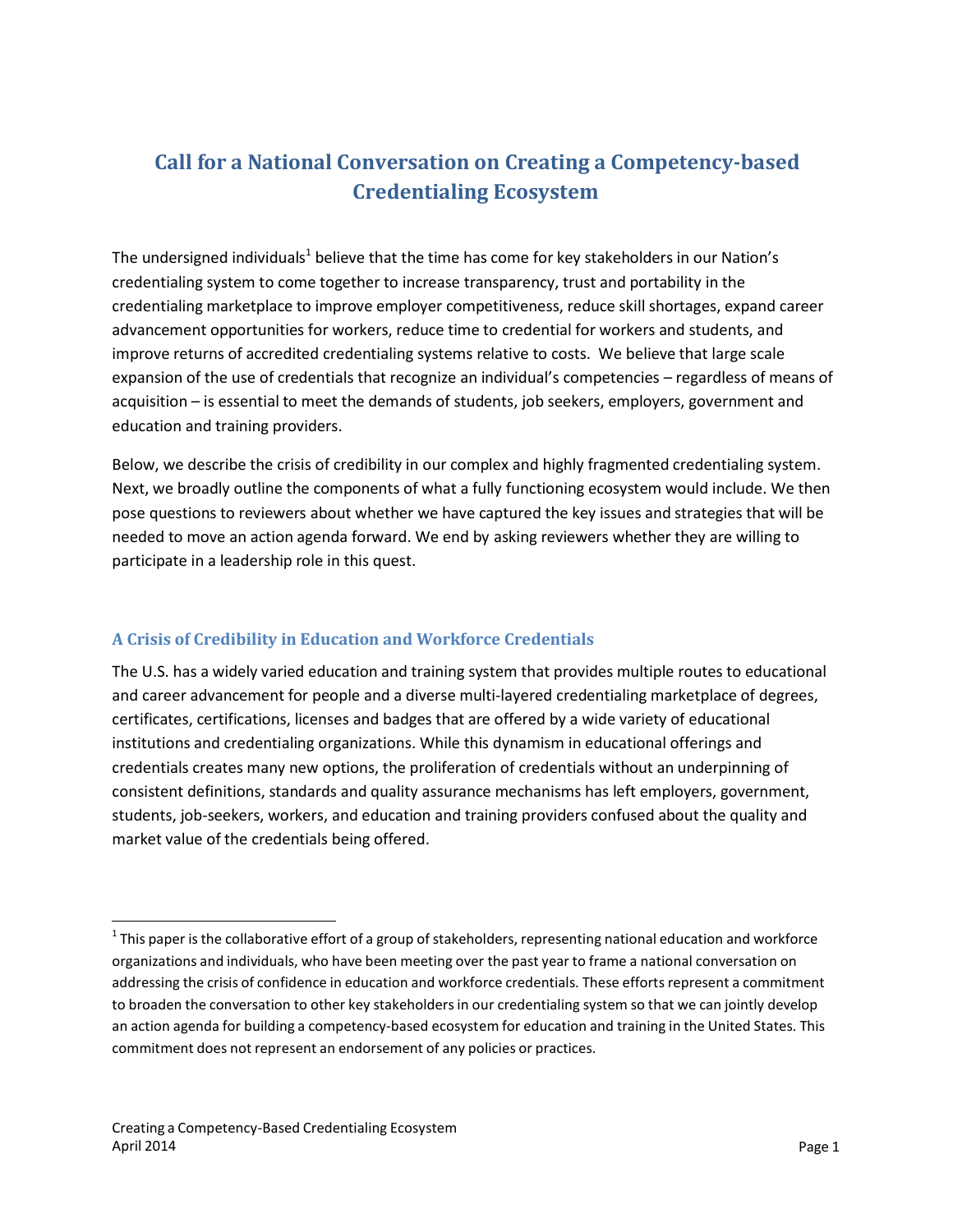The perpetually volatile economy is increasing risks for employers and job seekers. Within this environment, both are looking to workforce and education credentials to reduce their risk. Employers, seeking the best possible talent, often rely on credentials as signals to screen prospective candidates for the knowledge, skills and abilities they require for business success and competiveness. Young people and adults seek credentials that provide them with valued evidence of their marketable skills to help them secure employment and advance in their careers.

The problem is that not all credentials have clearly understood market value. People seek guidance they can trust on the market value of different credentials so that they mitigate the risk of investing their time or money into education and training that will either not pay off with desirable employment or might even detract them from their aspirations.

The importance of understandable, reliable credentials as a common currency of exchange in an already complex marketplace is becoming even more crucial. The fast-paced expansion of technology-based educational alternatives-- including the Massive Open Online Courses (MOOCs) -- is revealing the potential both for deinstitutionalizing education and for new forms of credentialing such as "microcredentialing systems" (e.g. digital badges) that could expand the variety of potential credentials significantly beyond the thousands currently offered.

These new options increase the necessity of linking credentials with skills and knowledge that can be demonstrated and applied in the marketplace, rather than with using "seat time" as the basis for awarding credentials.

Three key elements are missing from our current credentialing system:

- **Transparency –** Users must be able to easily understand what a credential represents, including what competencies holders should have, what has to be accomplished to obtain it, and the rigor of how it was developed to ensure the validity;
- **Trust –** Users need to be able to know that a credential accurately reflects the competencies it asserts; and
- **Portability –** Users need to be more able than now to put together and use multiple credentials across an array of boundaries – across industries, states, countries, and credentialing organizations, including education and training providers.

The lack of transparency, trust and portability in the current credentialing marketplace results in high costs for employers, government, students, job seekers, and educators: wasted time, inadequately informed decision-making, and missed opportunities. For example:

• Despite the increased reliance on credentials, employers in multiple industries can't find job candidates who possess needed skills and abilities and job seekers with credentials can't find employment that uses their skills and abilities;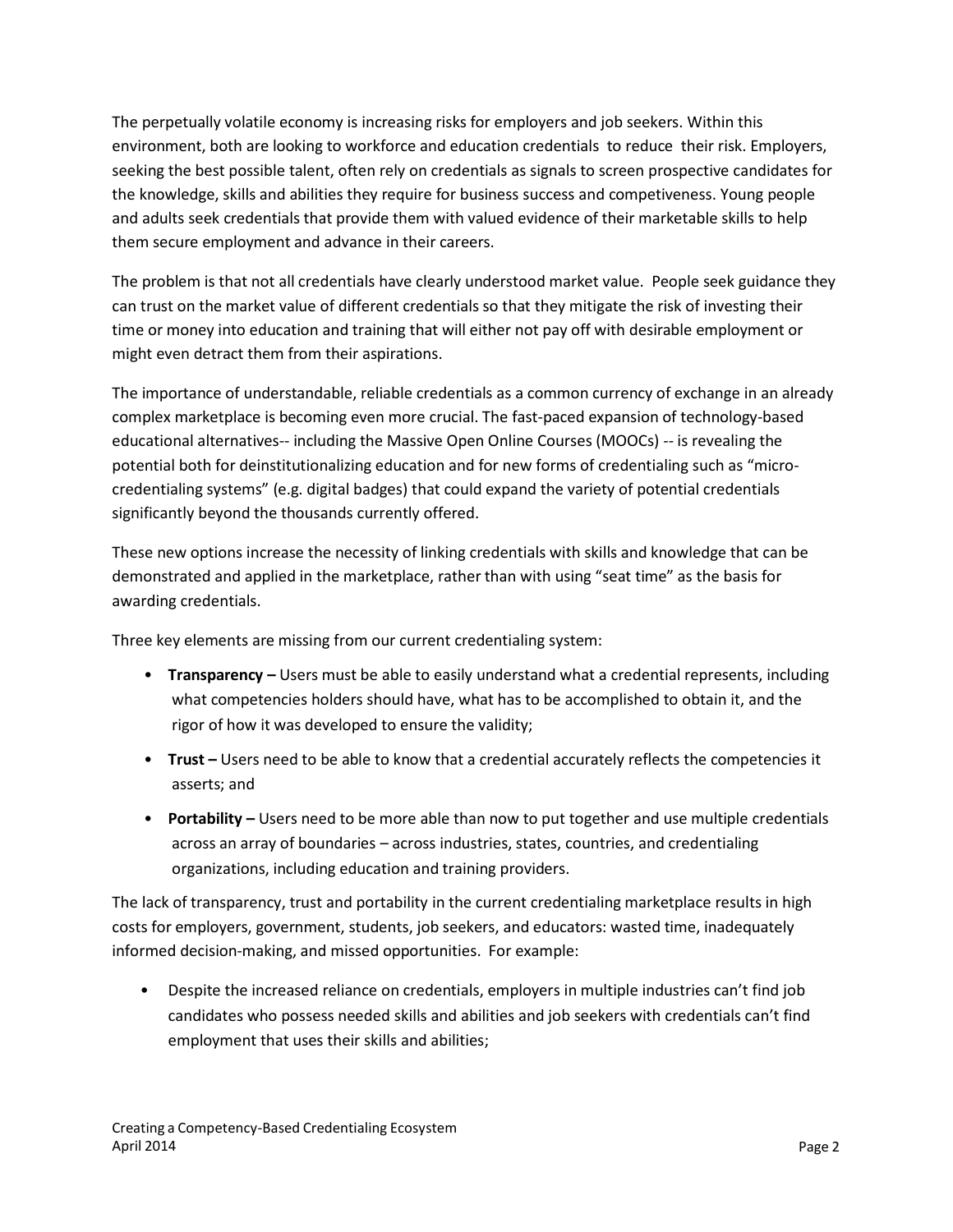- Thousands of U.S. veterans struggle to translate skills they obtained while in service into civilian credentials, jobs and career pathways;
- Individuals entering the labor market don't know what credentials have market value to get them where they want to go and how best to obtain needed credentials;
- Individuals who need to make a career transition are challenged about how to translate and generalize the skills and knowledge they've acquired into options in different occupations and industries;
- Individuals often can't "get credit" for training they have already completed, because credentials don't move with them from one job, or one region, to the next, and frequently, they don't count toward higher education and degrees;
- Educational institutions struggle to describe learning outcomes so as to clearly express marketplace value;
- Students lack information they need to manage their own education, training, and career development process, such as reliable information about the quality and success results of education and training institutions as well as about reputable credentialing programs valued by industry; and
- Policy makers can't rely on credential attainment as a reliable performance metric for holding education and training providers accountable for students' learning outcomes.

We must do better.

## **The Starting Point: Our Current Dysfunctional Credentialing System**

The figure below illustrates the complexity of the U.S. education and workforce credentialing system. The system is made up of many credentialing organizations and processes; each has its own role in creating or attaining a credential. These processes are quite different from each other, with no common quality assurance criteria/standards upon which to base learning and credentialing pathways. These processes involve different stakeholders, including education and training providers, federal and state governments, employers and employer organizations, personnel certification bodies, professional societies, education accrediting bodies, and accreditation organizations and certificate issuing bodies.

These multiple institutions that comprise the system are highly dedicated to fulfilling their role within their scope and charter and as part of a credentialing pathway. This is not the issue. We see no need to create a single unified accrediting body as other countries have done; rather, the challenge for us is to improve the interoperability of the diverse parts of our complex system in order to improve the combined impact of these institutions quality student outcomes that are transparent, trusted and portable.

Because of the complexity of our credentialing environment, the users -- education and training providers, individuals, and employers -- do not have a common view of quality and confidence in the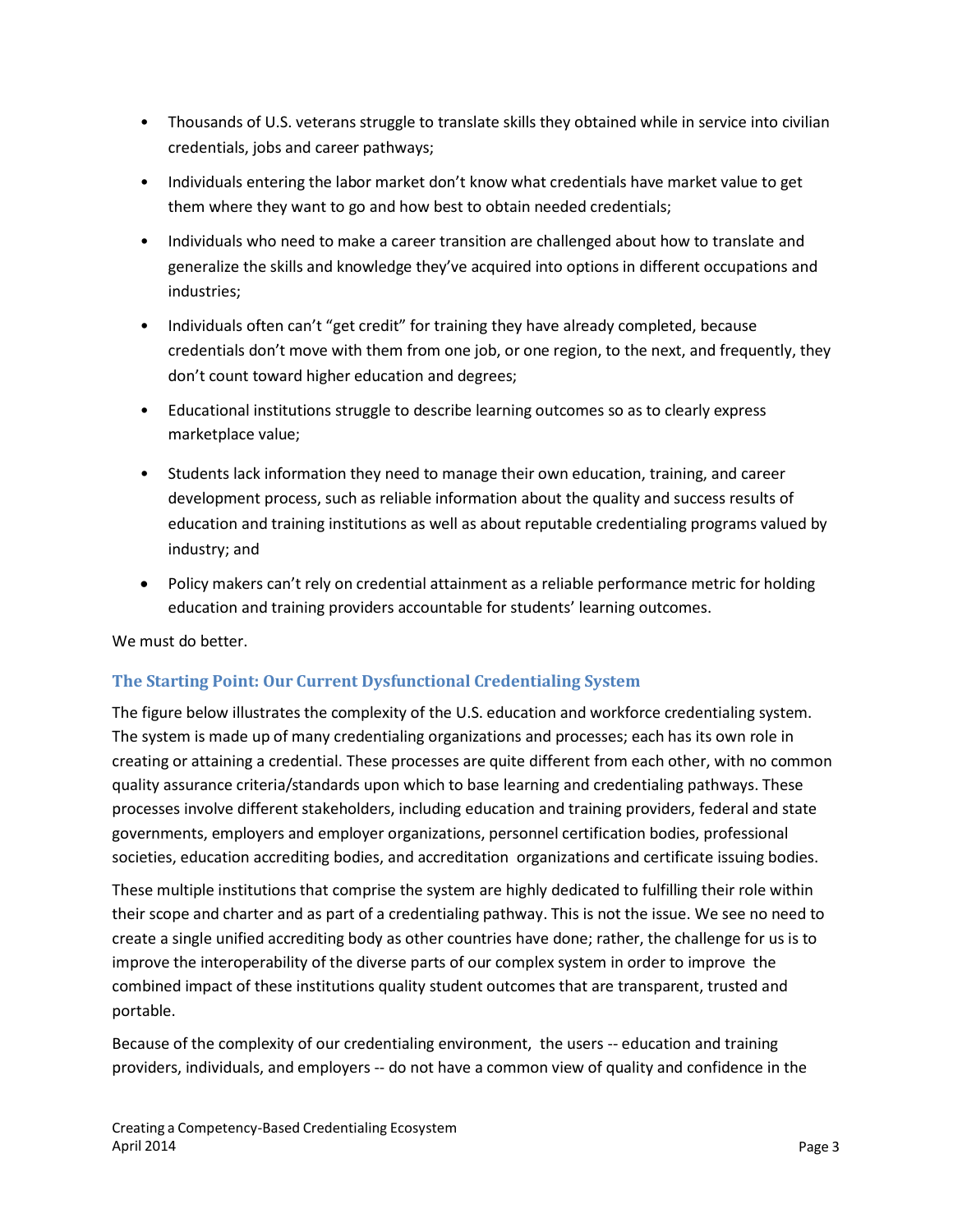signal that credentials are sending. For example, accredited educational institutions may be awarding credentials based on seat time and number of hours spent. The design of these degree and certificate programs are driven by many factors: student interest; instructor qualifications and interest; funding and accountability standards; and institutional brand. However, there often is no requirement to ground the content in competencies identified in the labor market or to assure that the resulting credential is based on competency attainment using appropriate competency assessment mechanisms. Labor market value is uncertain and varies widely.

Numerous professions/occupations, through their professional societies, determine how they want to credential their members. The variety of mechanisms used for professional/occupational credentialing includes state licensure, voluntary national certifications, and recognition by the federal government, such as through use of a "registry" based on qualifications, or registered apprenticeships.

Most professional/occupational pathways have no quality assurance mechanism associated with the credential and most credentialing agencies self-declare the market value and quality of the credential. More than 4,000 personnel certification bodies are at work in the United States and less than 10% are accredited or reviewed by a third party. Even if quality practices are considered on a case by case basis, there is no system wide consensus or definition of quality to depend upon, even though many times an individual is eligible to obtain a certification or license only after they have graduated from an accredited education institution and the specific academic program is accredited.



## **Credentialing System in the United States**

Creating a Competency-Based Credentialing Ecosystem April 2014 Page 4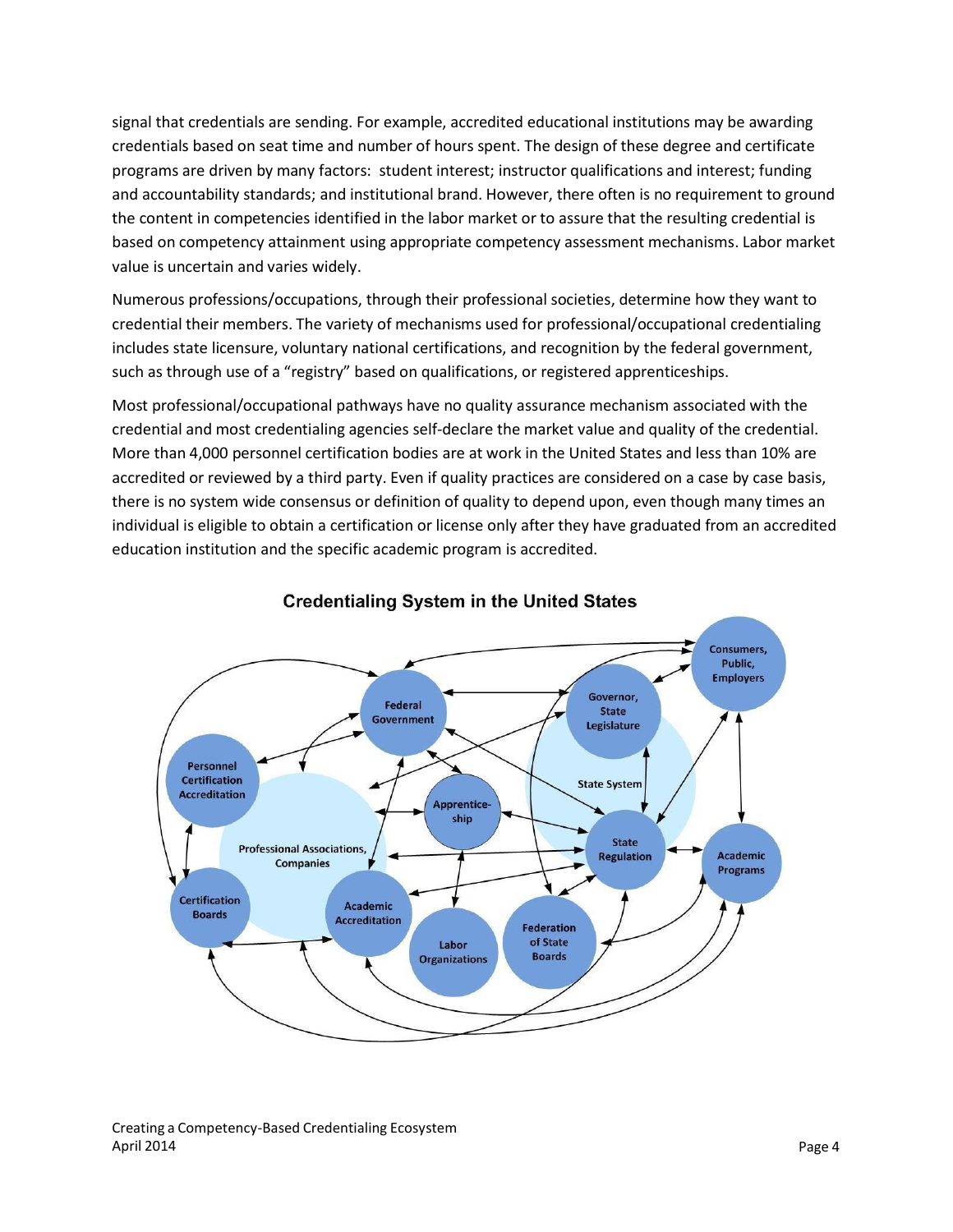This picture reflects the limits in credentialing within the U.S. today: a complex, difficult maze to navigate that lacks consistent quality assurance and adequate interconnections and alignment. A list of roles played by some of the major system participants can be found in Appendix A.

## **Our Vision: A Competency-Driven Credentialing Ecosystem**

A high quality credentialing ecosystem for the dynamic 21<sup>st</sup> century economy must be equally dynamic, grounded in competencies, regardless of the type of credential. As employers continually recalibrate the knowledge, skills and abilities their jobs require, and as occupations are created and adapted, the U.S. needs a credentialing ecosystem that combines rigor and agility to produce credentials valued by employers, government, educators, students and job seekers.

We use the term "ecosystem" intentionally. Credentialing in the U.S. involves diverse organizations and approaches; we don't see that reality transforming into a single, hierarchical approach. Rather, we envision embracing the agility of decentralization and in fact strengthening it by improving how various actors and credentials interconnect. We envision an ecosystem that is supported with shared language, tools and approaches that promote transparency, trust and portability of credentials, including pathways among the disparate credentialing siloes that now exist. Needed supports include:

- *Consistent definitions and language* about competencies and credentialing mechanisms that are used across credentials;
- *Shared quality assurance mechanisms* that span process quality, content quality, and user quality and collectively ensure credentials are trusted by employers, government, workers, and educators; and
- *Shared public-private data infrastructure* to facilitate open exchange of information and analysis among stakeholders and more user-friendly information for consumers.

Using competency as the basis for credentials would create a transparent student-centered approach to credentialing . A common phrase used in the military is, "You can standardize training but you can't standardize learning." Learning can only be determined through an effective assessment process that measures what each individual has learned as a result of the education, training, or work/life experience.

We envision an ecosystem in which:

- Competency-based credentials are widely and consistently used in the United States;
- Diverse credentials are both easy to understand and to use by employers, individuals and educators;
- All stakeholders employers, learners, educators and accreditors -- see a clear return on investment from acquiring and using competency-based credentials;
- Micro-credentials are understood and accepted, and can be combined in "bundles" that enhance their relevance and value;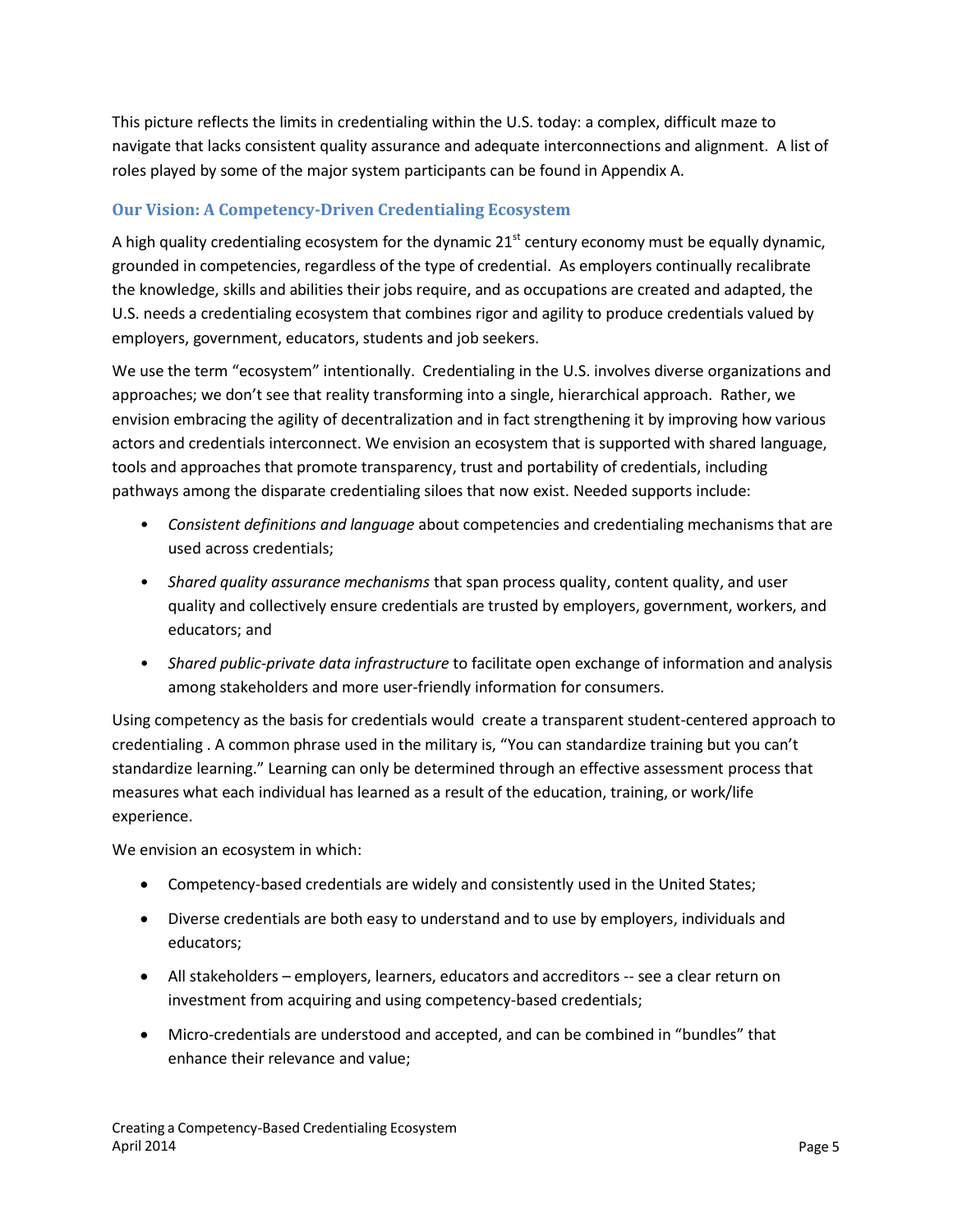- Users can rely on the quality of credentials, including their accuracy in representing the competencies possessed by a credential holder;
- Credentials are continually refreshed and validated to ensure that they stay relevant to changing requirements ;
- Credentials are transparent to allow the user to understand how credentials are interconnected and facilitates occupational transitions during a career life cycle;
- Users doing career planning or making job transitions can combine "micro credentials" easily into customized bundles that aggregate to fit their needs; and
- Credentials emerge and are modified continually to align with emerging industries and occupations.

Building blocks already exist. Competency-based credentials can be found in thousands of places – diverse industries, educational institutions, assessment organizations, government agencies, and more. We need to scale and connect.

## **Charting the Way Forward**

We call upon the multiple users, producers and accreditors of education and workforce credentials to come together to build this ecosystem. We want to engage key stakeholders in conversations about how to proceed so that the time, resources and political capital it will take to create the kind of competencybased credentialing ecosystem we envision will pay off in real benefits for all stakeholders. We pose the following questions to start the conversation:

#### **All Stakeholders**

- What should be done to improve upon the way we have framed the challenges for employers, government, students, job seekers and educators in our current system and our vision for a competency-based credentialing ecosystem?
- What is the cost of the lack of a coherent, quality assured credentialing ecosystem to the stakeholders in the current system?
- What benefits from the ecosystem, as outlined, would have to accrue to your constituency to motivate them to help create such a system?
- What current practices represent building blocks that can be used as foundational parts of a competency-based credentialing ecosystem?
- What are constraints to creating a coherent national credentialing ecosystem and what strategies could be used to overcome these constraints?
- What role do you see for your organization and/or constituency in transforming credentialing in the United States?

#### **Employers and Employer Associations**

- How can employer organizations engage their members in widened use of competency-based credentials?
- How can employers contribute to ensuring credentials are of high quality?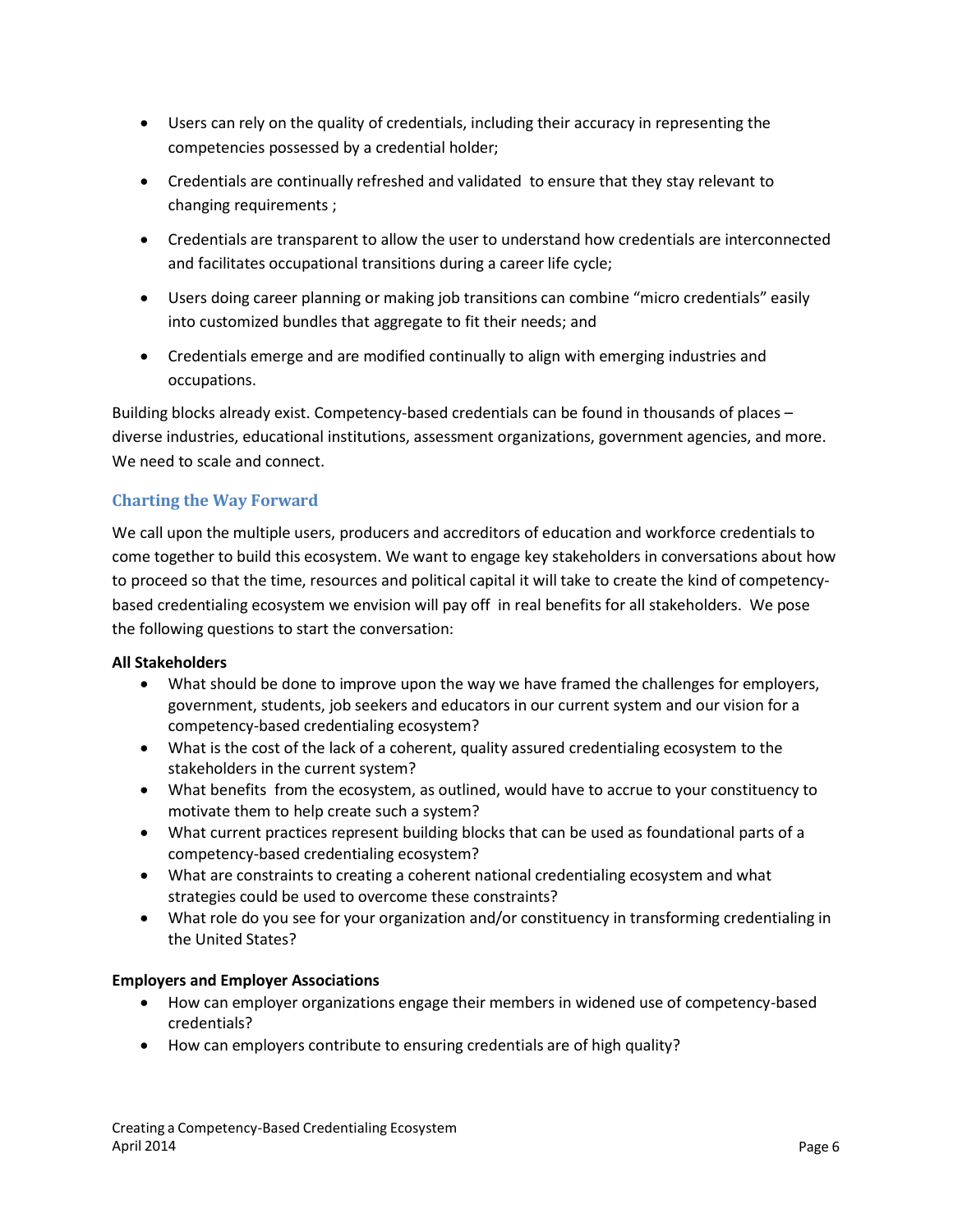How can employers leverage the value of quality credentials in their talent management practices?

#### **Professional Societies**

- How can professional societies expand the use of competency-based program standards and credentials within their occupational fields?
- How can professional societies contribute to ensuring credentials are of high quality?
- How can professional societies coordinate more closely in the development and deployment of professional credentials to promote compatibility across occupations?

#### **Accreditation Bodies**

- How can the use of competency-based credentials be encouraged and supported through accreditation processes?
- How can the accrediting of personnel certification bodies be expanded?

#### **Certification Bodies**

- How can certification bodies ensure transparency, consistency and standardization of personnel certification bodies?
- How can academic programs be developed to prepare individuals in personnel certification to acquire the necessary competencies to direct and staff these crucial credentialing agencies?

#### **Education and Training Providers**

- How can education and training providers expand their use of competency-based credentials?
- How can competency-based credentialing contribute to increasing students' success in completing their education and workplace goals?

#### **State Government**

- How can states increase policy coherence and articulation across elementary, secondary, postsecondary, and training institutions through the use of shared competency-based metrics for the award of credentials and license to practice in the market place?
- How can collaboratives of states increase consistency of licensure and credentialing requirements across states to facilitate reciprocity and increased portability of quality credentials?

#### **Federal Government**

- How can federal policy changes encourage expanded and consistent use of high quality, competency-based credentials across multiple departments/agencies?
- How can federal agencies use discretionary funding to promote the portability of credentials across geographic, enterprise, and career boundaries?
- How could the federal government contribute to developing shared definitions across relevant federal workforce, secondary and post secondary education, career-technical, and adult education programs?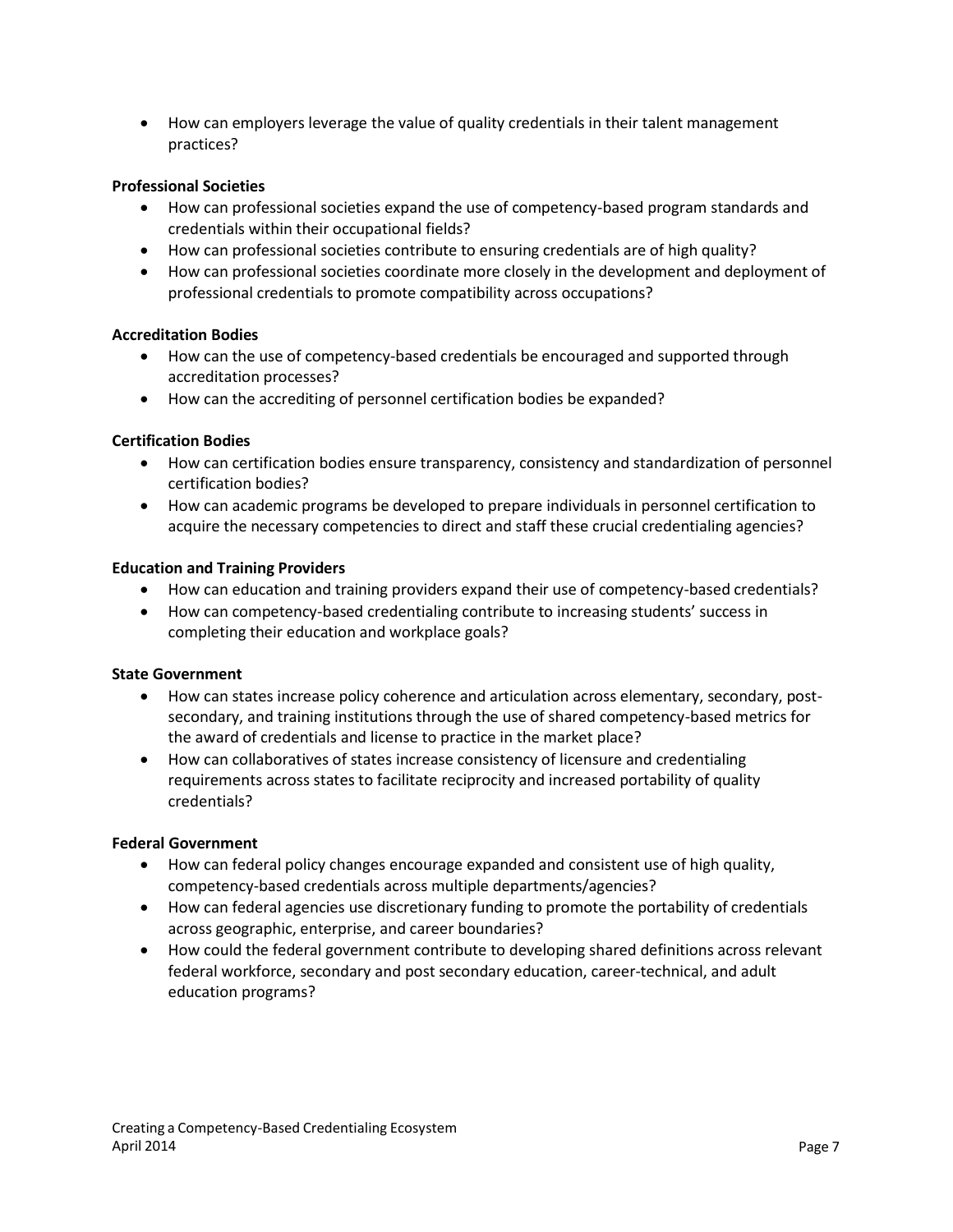## **Signatories**

Keith Bird, Corporation for a Skilled Workforce Vickie Choitz, CLASP Stephen Crawford, George Washington Institute for Public Policy, George Washington University Evelyn Ganzglass, CLASP Larry Good, Corporation for a Skilled Workforce Garrett Groves, National Governors Association Center for Best Practices Vijay Krishna, American National Standards Institute Amy Laitinen, New America Foundation Mary Alice McCarthy, New America Foundation Jennifer McNelly, Manufacturing Institute Robert Sheets, University of Illinois at Urbana-Champaign Martin Simon, National Governors Association Center for Best Practices Jeff Strohl, Georgetown Center on Education and the Workforce Roy Swift, American National Standards Institute Audrey Theis, Key Links, Inc. Andy Van Kleunen, National Skills Coalition David Wilcox, Global Skills X-Change Sarah White, Center on Wisconsin Strategy Joan Wills, Institute for Educational Leadership

Rachel Zinn, Workforce Data Quality Campaign

#### **Acknowledgements**

The signatories wish to thank the following people for contributing to this paper by sharing their very useful insights and knowledge: Kathryn Mannes, American Associate of Community Colleges; Deborah Seymour, American Council on Education; and Louis Soares, American Council on Education.

#### **Permissions**

This document may not be used, in whole or in part, in an official publication without prior approval from the authors.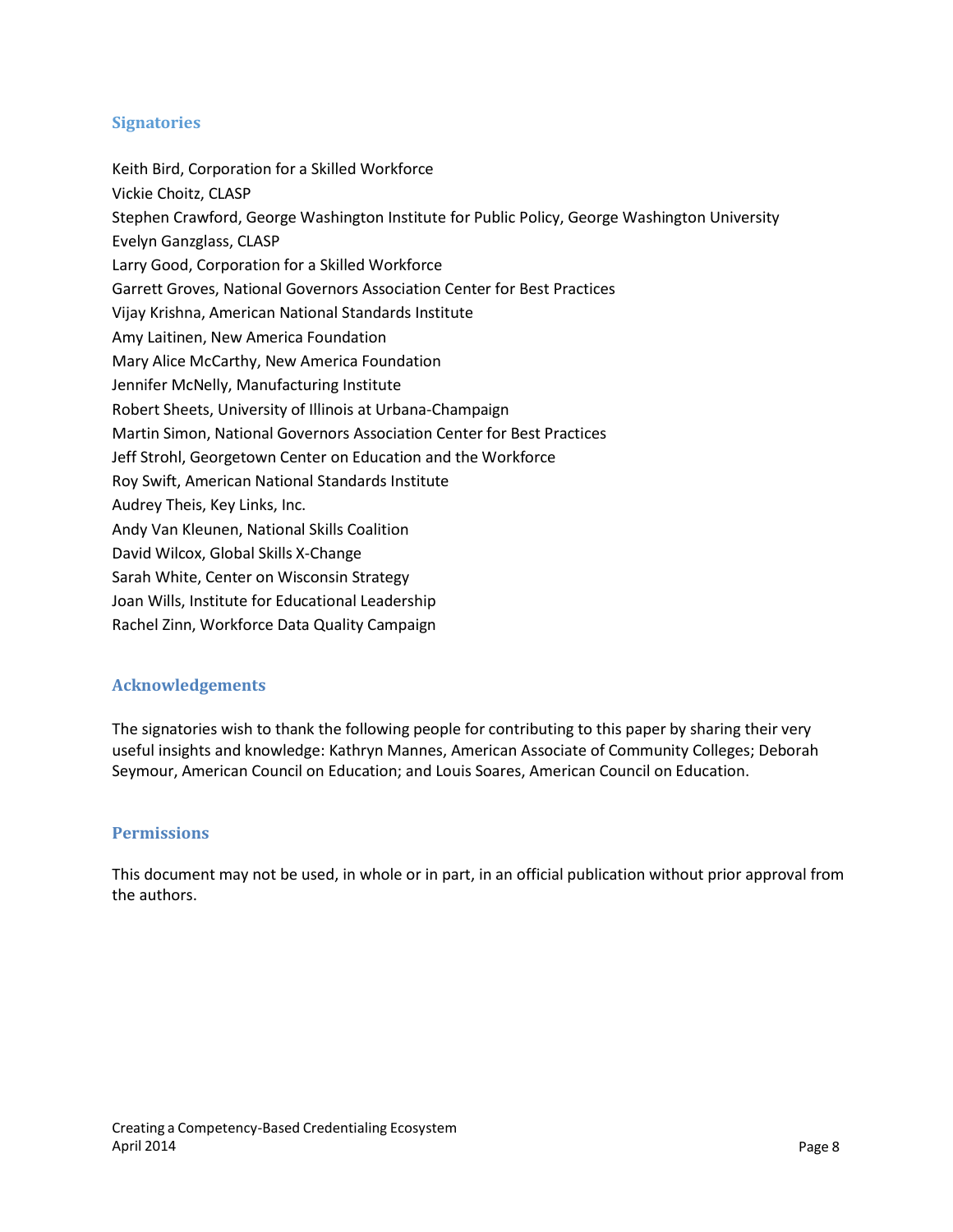## **Appendix A: Current Roles in Credentialing within the United States**

## **Federal Government**

The federal government roles include:

- Serving as a model credentialing user for federally regulated sectors responsible for the health and safety of the public;
- Promoting capacity of institutions through supporting research focused on improving and connecting the processes and content of credentialing education and training and quality assurance systems;
- Supporting shared definitions across the federal agencies;
- Providing policy guidance for grant in aid programs and rewarding innovations such as efforts to reduce barriers between credit and non-credit programs;
- Providing support to ensure consumer access to information regarding credentials that have met national volunteer quality assurance standards;
- Supporting research to promote continuous improvement of content of standards, learning systems, and assessment tools as well as the processes used to develop and recognize competencies;
- Supporting the establishment of a public/private convening body centered on connecting key stakeholders to promote the escalation of the envisioned ecosystem; and
- Providing support for small agencies to obtain accreditation to demonstrate their quality outcomes and be competitive.

## **State Government**

State government roles include:

- Designating or creating a current cross institutional body that brings together public and private stakeholders to review the state of practices in the state using competency based strategies in their processes and content to promote transparency and user trust;
- Assuring policy coherence and articulation across elementary, secondary, post-secondary, and training institutions through the use of shared competency-based metrics for the award credentials and license to practice in the market place;
- Promoting policy criteria for use in recognizing accreditation and licensure bodies that promotes competency based approaches in their operating criteria;
- Supporting the establishment of sector focused convening body(ies) composed of employer networks and education and training institutions to assist in the development of curricula and assessment processes that promote career pathways built on competency models;
- Supporting development of tools to assist employers identify return on training investments;
- Developing and maintaining data systems and career information systems to support individuals access to information for developing stackable credentials, and the cost of education and the labor market value of education and industry-based credentials; and